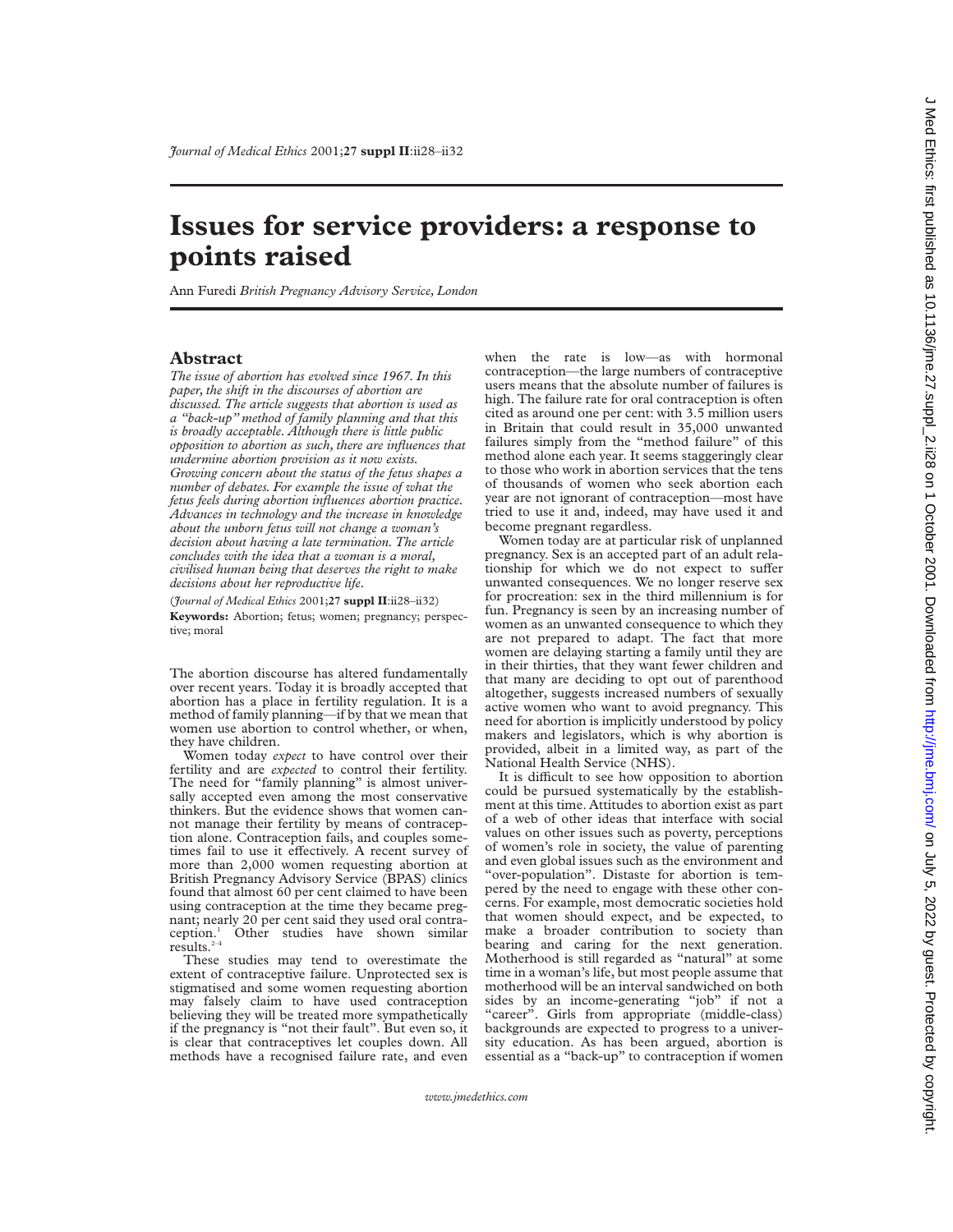are to exert the required degree of control over their fertility.

Society currently places a high premium on "*planned parenthood*". The belief prevails that children should be wanted, that parents should be able to support them, and that they should be willing to make sacrifices for them. Growing social concern about "unfit" or "problem" parents does not easily co-exist with a disposition to force people to bear children they do not want and by their own admission cannot care for. This ethos creates a framework whereby abortion can be perceived as a "responsible choice" in some circumstances, even by social conservatives who disapprove of abortion in principle. Indeed, those of us who are genuinely "pro-choice" are sometimes concerned that the establishment may be *overly* enthusiastic about abortion for welfare-dependent women and teenagers, and that that choice of motherhood is stigmatised or discouraged.

Surveys of public opinion confirm widespread tolerance of abortion. A national opinion poll carried out three years ago by the UK's main polling agency, MORI, found that 64 per cent of those asked agreed that abortion should be legally available to all who want it; 25 per cent disagreed. The remainder neither agreed nor disagreed or said they did not know. The proportion of those who agreed had increased by 10 per cent since 1980.<sup>5</sup> The Birth Control Trust, a reproductive health advocacy group, for whom the poll was commissioned, suggested this demonstrated a growing acceptance of legal abortion and a widespread belief that the law should not be used to prevent women ending pregnancies.

We may need to reconsider the current tenet of the international family planning community, that abortion should be "safe, legal and rare": if women cannot prevent unwanted pregnancies, then they need to be able to end them. If this is the case, making abortion rare could only be at the expense of women's reproductive choice. Family planning professionals often see a relatively high abortion rate as a sign of the failure of sex education and family planning programmes. It may, however, indicate something more positive: that women wish to combine a sex life with ambition. Increasingly, women may be unprepared to accept an unplanned pregnancy and to shape their lives around it.

Policy makers should stop using the abortion rate as an indicator of a problem. Of course, it is preferable for unwanted pregnancies to be prevented rather than ended. Abortion is safe, but contraception is safer and more convenient. But it may be time to understand that, for women, abortion is an essential method of family planning and to accept it as such.

Abortion is not currently at the forefront of political debate in Britain. While in the USA, and some other countries, such as the North and South of Ireland, abortion remains a hotly contested political issue, in Britain there is less of an open battle between pro-choice and anti-abortion protagonists than at any time in the 30 years since abortion became legal. Occasional protests by antichoice activists at abortion clinics are small and attract little attention. Media coverage is generally far more sympathetic to pro-choice perspectives that to those wishing to restrict the law.

In general, people do not "like" the idea of abortion—but they like the notion of forcing women to have and raise children against their will even less.

The consolidation of public tolerance of abortion has led anti-choice groups to find that they are increasingly marginalised. The Birth Control Trust poll discussed above showed that just two per cent of the population is opposed to abortion in all circumstances. Groups that previously organised to restrict the abortion law have turned their attentions to opposing euthanasia and genetic research—battles they seem to believe are more winnable.

Paradoxically, while there appears to be little enthusiasm for restrictive changes to the abortion law, and indeed a public policy commitment to the provision of services, the continued widespread availability of the procedure up to the legal time limit of 24 weeks gestation is not entirely certain. Indeed it is arguable that abortion provision is being undermined by stealth, and in ways that are not obvious to those who are not involved in delivering or trying to access services. In most areas of the country it has become easier to obtain an abortion before 12 weeks gestation but correspondingly harder to obtain one in later pregnancy. The law may permit abortion at 23 weeks on the same grounds as at eight weeks, but in practice many women will find the upper time limit much lower. There are several reasons for this.

There is a shortage of doctors choosing to specialise in abortion care. Last year, research by the Abortion Law Reform Association suggested that a growing number of trainee doctors were choosing not to participate in the management of abortion, many refusing on grounds of conscience.<sup>7</sup> Others, who do not have a conscientious objection admit that they try to avoid involvement in abortion because they are intolerant of women who fail to use contraception successfully.

The shortage of abortion doctors particularly affects the provision of later gestation abortions because a growing number of doctors who are comfortable with early abortion decline to provide, or even refer for, later procedures. Many NHS hospitals have established arbitrary time limits of 12 or 14 weeks gestation and are unable or unwilling to manage later gestations. Increasingly, and by default, BPAS seems to be establishing a national specialist role in the provision of later abortions.

Whilst the early abortion of an unwanted pregnancy is broadly accepted, the later abortion of a pregnancy, especially for a more specific reason such as fetal abnormality—is seen as more troubling. Even many pro-choice campaigners have concerns about the clause in the 1967 Abortion Act that allows a pregnancy to be terminated when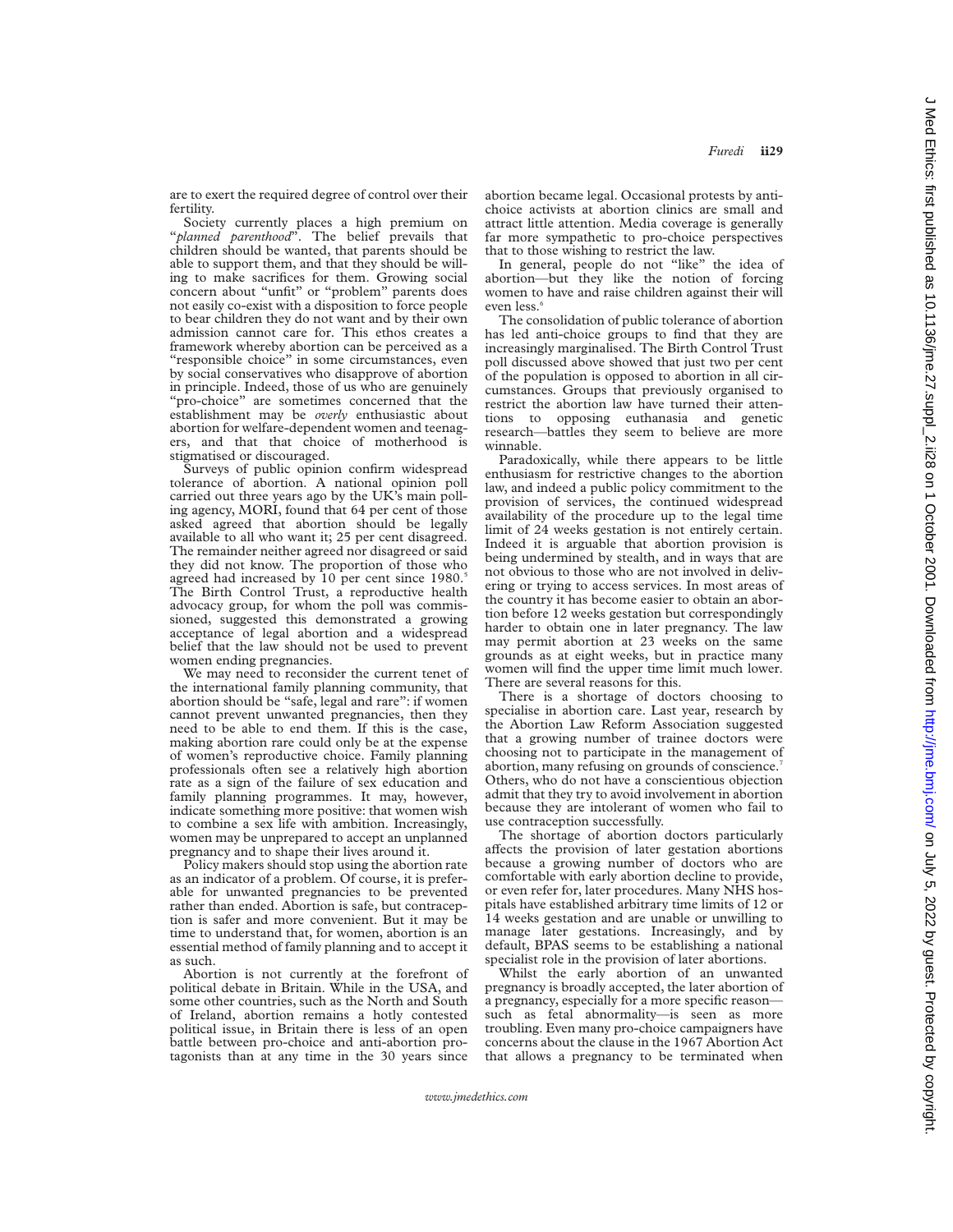there is serious risk of severe abnormality. The suggestion from disability rights activists that this is "eugenic" and encourages discrimination against people with conditions for which abortion might be performed has affected the views of doctors and the public. Periodically, at doctors' conferences there is debate about whether the conditions for which abortion is permissible should be more clearly defined. Other suggestions, such as the one that women may be attempting to "quality control" their pregnancies, generate comparable controversy. Publicity about requests for "sex-selection" abortions, following the discovery by a pregnant woman that a fetus is "the wrong gender" has provoked some feminist commentators to question whether their support for women's choice can be unconditional.

Additionally, there is an increasing concern about what abortion means for the fetus, especially about what it experiences in later abortion procedures, and whether it is capable of experiencing pain. There is a current debate about the appropriate means of disposal of fetal remains; there is concern to ensure they are treated with dignity and respect.

The practical concerns about the treatment of the fetus during and after abortion provide a striking example of the impact of what appear to abstract ethical concerns about the status of the fetus, the degree to which it is considered sentient, the rights it should or can be accorded, and the respect that is due to it. Although these are old questions that have been debated by philosophers for generations, their centrality to today's debates represent a fundamental change from the dominant discussions of two decades ago (and earlier).

The ethical parameters of the abortion discourse have shifted tremendously. In the 1960s, when abortion was legalised, it was seen as a responsible, moral potential solution to some of the social problems facing those in poverty. Abortion, as it was debated in parliament, was seen as a means to reduce the burden on socially disadvantaged mothers who were unable to cope with large families. In the 1970s the emphasis centred on the status of women. The politics and the ethics of abortion were framed around the social needs of women to be able to participate in society on an equal basis to men. Legal abortion was championed by the women's<br>liberation movement—along with free movement—along with free contraception—as a means for women to be able to control their fertility.<sup>8</sup> There was little discussion about the rights or status of the fetus.

Today, things are fundamentally changed. The status of women is rarely considered in respect of the *ethics* of abortion (although it is tacitly understood to underpin the practical need for early abortion): the status of the fetus is the primary concern. Sometimes this is even reflected by women who are themselves considering terminating a pregnancy. Many women are reluctant to give what they perceive to be "selfish" reasons for an abortion. They feel unable to insist that an abortion is needed simply to allow them to maintain a

certain lifestyle. Women sometimes tie themselves in knots trying to find justifications for their actions that appear less self interested. Some argue that it would be better for the child if it were not born.

There has been an elevated, quite rarefied discussion about the status of the fetus and the value of fetal life and the respect we can accord it. This sometimes seems polarised between the pro-choice and anti-abortion lobbies. But it need not be.

As a provider of abortion services, our view of the fetus is shaped by the way that a pregnant woman views her condition. Some women view their abortion as simply a means to treat a "late period". Other women, particularly those undergoing the abortion of a previously wanted pregnancy, may identify strongly with the fetus and think of it as an "unborn child". Most women probably fall within these extremes.

Women approach abortion from all manner of perspectives and I believe that, if we have respect for the moral agency of women and if we believe that women can be, and should be, responsible for their decisions, then we must take a lead from them in this matter.

No one is better able to assess her own life circumstances than a woman herself. No one is better able to decide the impact that a child will have on her life, and that of those to whom she is close. It is unbelieveably arrogant for doctors, politicians or policy makers to insist that they should be the arbiters of whether a woman should continue her pregnancy. It implies that women lack the capacity to make rational decisions for themselves. Yet the truth is that a pregnant woman will need to live with the choice she makes for the rest of her life—once made there is no going back. For legislators, regulators, lawyers, and doctors, involvement in abortion is part of working life, for a woman it shapes the rest of her life.

One can accept that the embryo or fetus should be accorded some degree of respect or worth in the abstract that is not due to mere organs or other human tissue, without compromising a commitment to women's reproductive autonomy. The creation of an embryo with its unique capacity to develop into a human being is, in the abstract, aweinspiring and wonderful and worthy of respect. But it is not possible to look at the respect or value that one accords to the fetus in the abstract, in isolation, because the embryo or fetus does not exist in isolation. It is situated in a woman's uterus and is dependent on her for its existence. The issue is not whether it is right or wrong to accord the embryo value as such—but how much respect or value we accord it *relative* to the respect and value we accord to the woman in whose uterus it develops. The issue is how we balance respect for a potential human life against respect for the autonomy of the pregnant woman in the here and now. This is a premise that affects how we provide services. While there is an interesting discussion to be had about the status of

*www.jmedethics.com*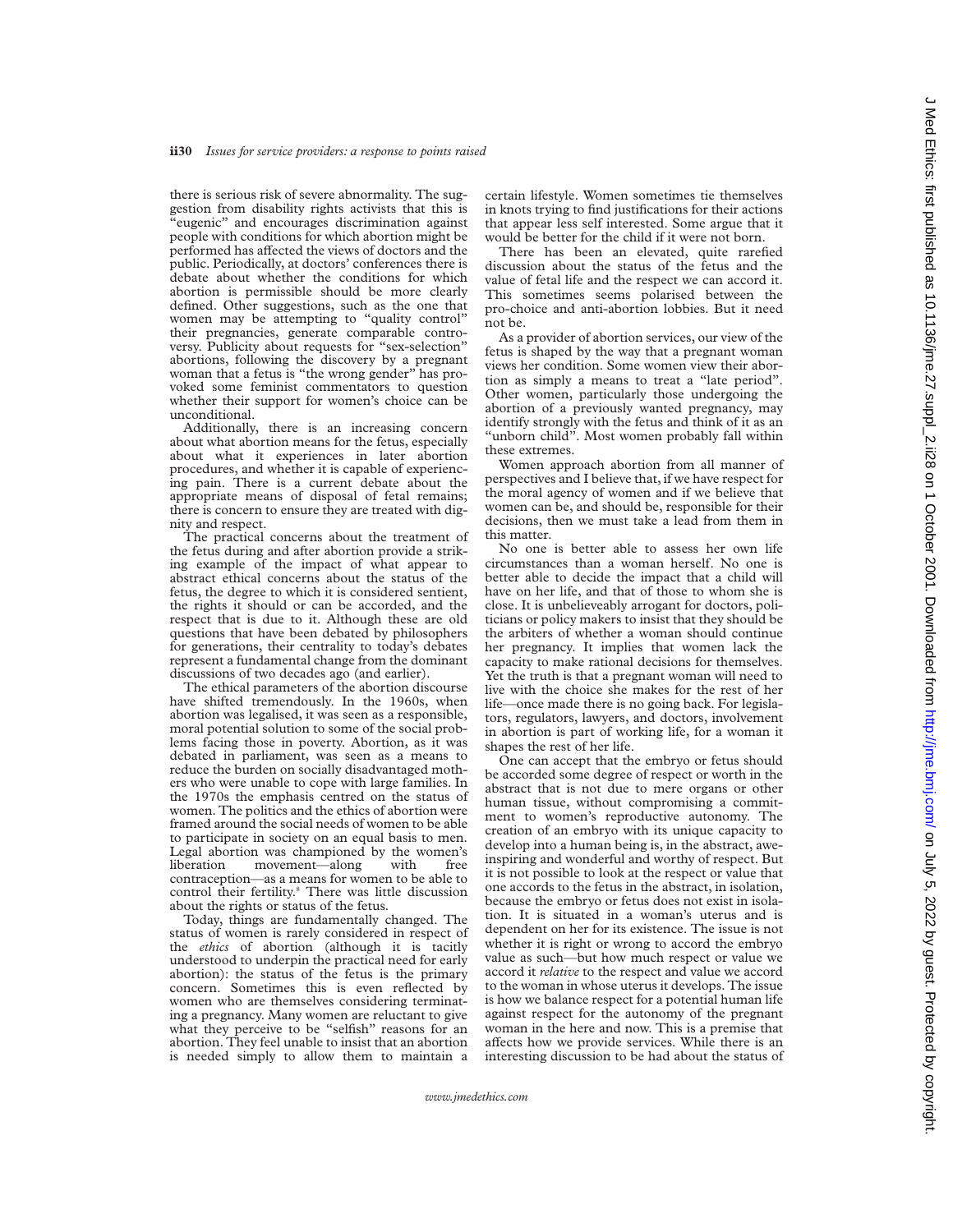the fetus we cannot ignore, as many moral philosophers are prone to do, the status of the woman and our ethical responsibilities to her.

Certain practical issues follow from the discussion of the status of the fetus that have consequences for us as providers and mean that we cannot take an agnostic approach to the fetal-centred debate. There is a danger that by concentrating attention on the fetus, we take our eyes off the woman.

This has already begun to happen in a discussion of the appropriateness of certain abortion procedures. There is a growing discussion in the US, and an emerging one here, about which clinical procedures should be permitted on the basis of how they affect the fetus. Attention in the USA has focused on attempts to ban a particular method of abortion, intact dilatation and extraction, or as the anti-choice lobby describe it—"partial birth abortion". Opponents of abortion object that it is a particularly brutal procedure and should be outlawed. Many states, influenced by sensational descriptions of the procedure, have taken local decisions to prevent doctors using this method. Such laws compromise the clinical freedom of medical professions to act in the best interests of their patients. Abortion is a procedure that is carried out for the benefit of women. We have to face up to the brutal fact that it involves killing a fetus. The end result of an abortion is supposed to be a woman who is not pregnant and a fetus that is no longer alive. If we allow ourselves to be drawn into a debate about the need to modify abortion procedures because of concerns about respect due to the fetus, we will be doing women a disservice. A clinician's concern in abortion should only be to perform the procedure most appropriate to meet the needs of the woman. It would be entirely unacceptable for a doctor's duty to the woman to be in any way compromised by any other concerns.

This principle must also underwrite our response to the emotive discussions about whether the fetus experiences pain. Speculation that the physical development of the fetus may allow it to experience some sensation has formed the basis of objections to later abortions on the grounds that they cause the fetus to suffer. In Britain we benefit from guidance from the Royal College of Obstetricians and Gynaecologists that insists that in gestations of 21 weeks and greater, the fetal heart should be stopped prior to the procedure.<sup>9</sup> This is sound and sensible advice because it offers comfort to those women who are preoccupied with what their fetus will experience. No doctor wishes to inflict suffering, but it would be wrong to allow the balance of concern to shift from the experience of the woman to the experience of the fetus.

The acceptability of post 20-week abortions is often scrutinised. Influential columnist and science writer Greg Easterbrook managed to antagonise both pro- and anti-choice lobbies in the USA with an article in *The New Republic* that argues that scientific advances make the case for liberalising early abortion and restricting late. Easterbrook argues

that the case for liberal provision of early abortion is strengthened by evidence that the natural termination of potential life by spontaneous miscarriage is far more common than previously assumed.<sup>10</sup> But he also claims that discoveries about the brain activity of the more developed fetus stand as an argument against late abortion and should lead us, as John Wyatt argued, for a reduction in the time-limit.<sup>11</sup> This is not an argument that we should accept.

It is important to defend women's access to late abortion in law and in practice. Women do not request late abortions because they are ignorant of fetal development. Science may now be able to tell us more than ever before about fetal development, and there is clearly much more to learn. But it is arguable whether this is relevant to abortion decisions and whether such decisions will be—or should be—affected by it. Scientists may need high tech developments in fetal monitoring to convince them that the fetus is a complex responsive organism which reacts to its intrauterine environment. The experience of fetal movement has been telling women that for as long as they have been experiencing pregnancy. Nor, in these modern times, are women ignorant of the fact that a developed fetus looks like a small baby.

The few women who request abortions later on in pregnancy do so because they have specific circumstances that drive them to conclude that it is better if their pregnancy does not result in a child. Neither advances in our knowledge of fetal physiology nor the development of fetal medicine and neonatal intensive care will affect these circumstances. The advances described by Professor Wyatt have wonderful implications for those with problem pregnancies *where the baby is wanted*—but have little relevance to women who feel unable to carry their pregnancies to term.<sup>11</sup> A woman who feels repulsed by her pregnancy now that she has learnt that her partner is leaving her for another woman is unlikely to be moved by the latest knowledge about fetal development. A woman's personal circumstances are often at the heart of her decision to end a pregnancy. Changed knowledge about the fetus does nothing to change these circumstances.

It has been argued that the approach taken by Easterbrook would benefit more women than it would handicap because if access to early abortion were improved women would not need later procedures except in the hardest of cases. This view is also perpetrated by some UK reproductive health care providers who have been influenced by studies from the early  $1980s^{12}$  that highlighted long delays in the abortion referral process and suggested that the number of late abortions could be significantly reduced by improvements in early abortion provision. But that was almost two decades ago. Much has changed, and improved, in the abortion service. Fewer women now face delays and recent work suggests the majority of second trimester procedures could not have been managed earlier. One recent study showed that only 13 per cent of second trimester abortions could have been managed